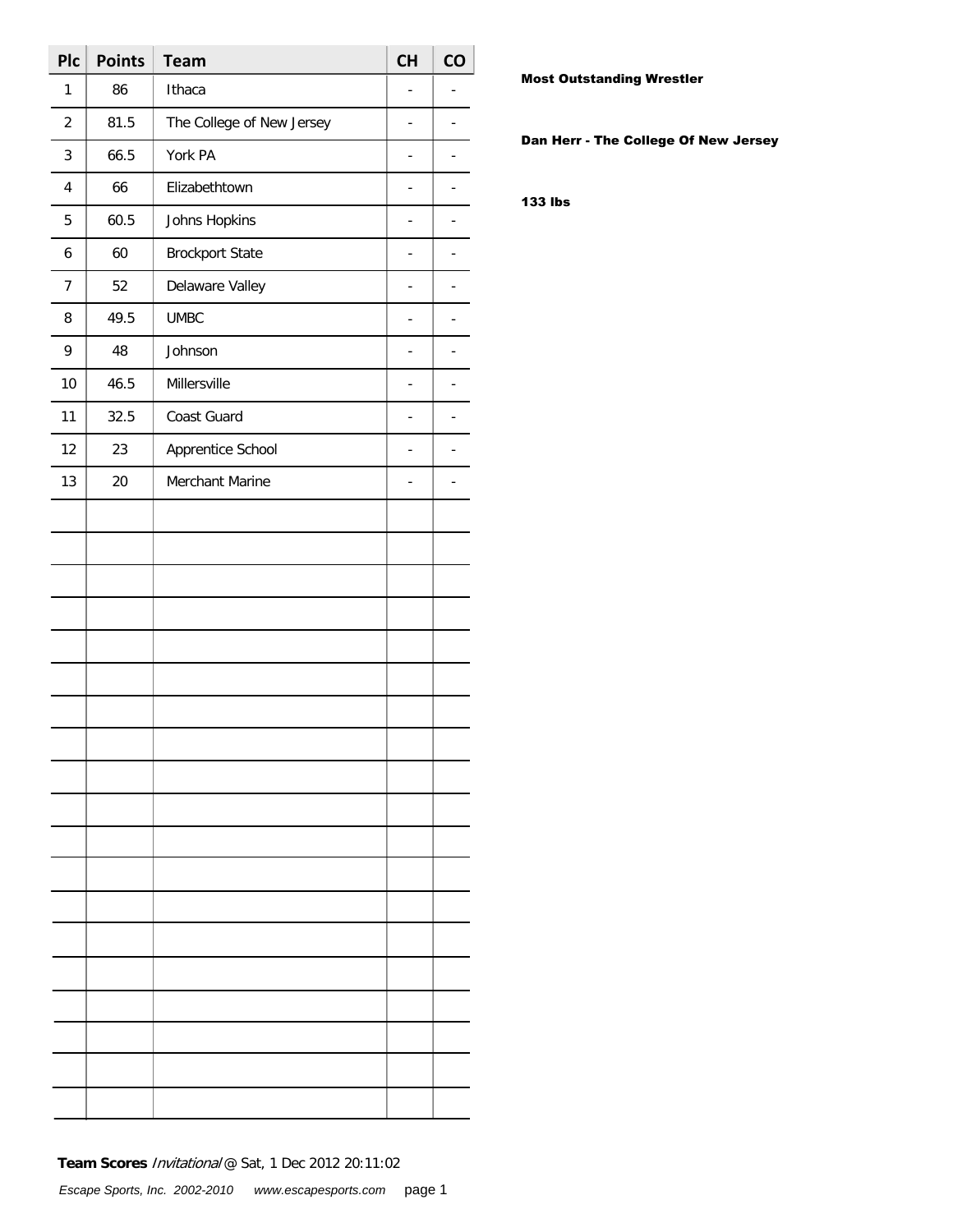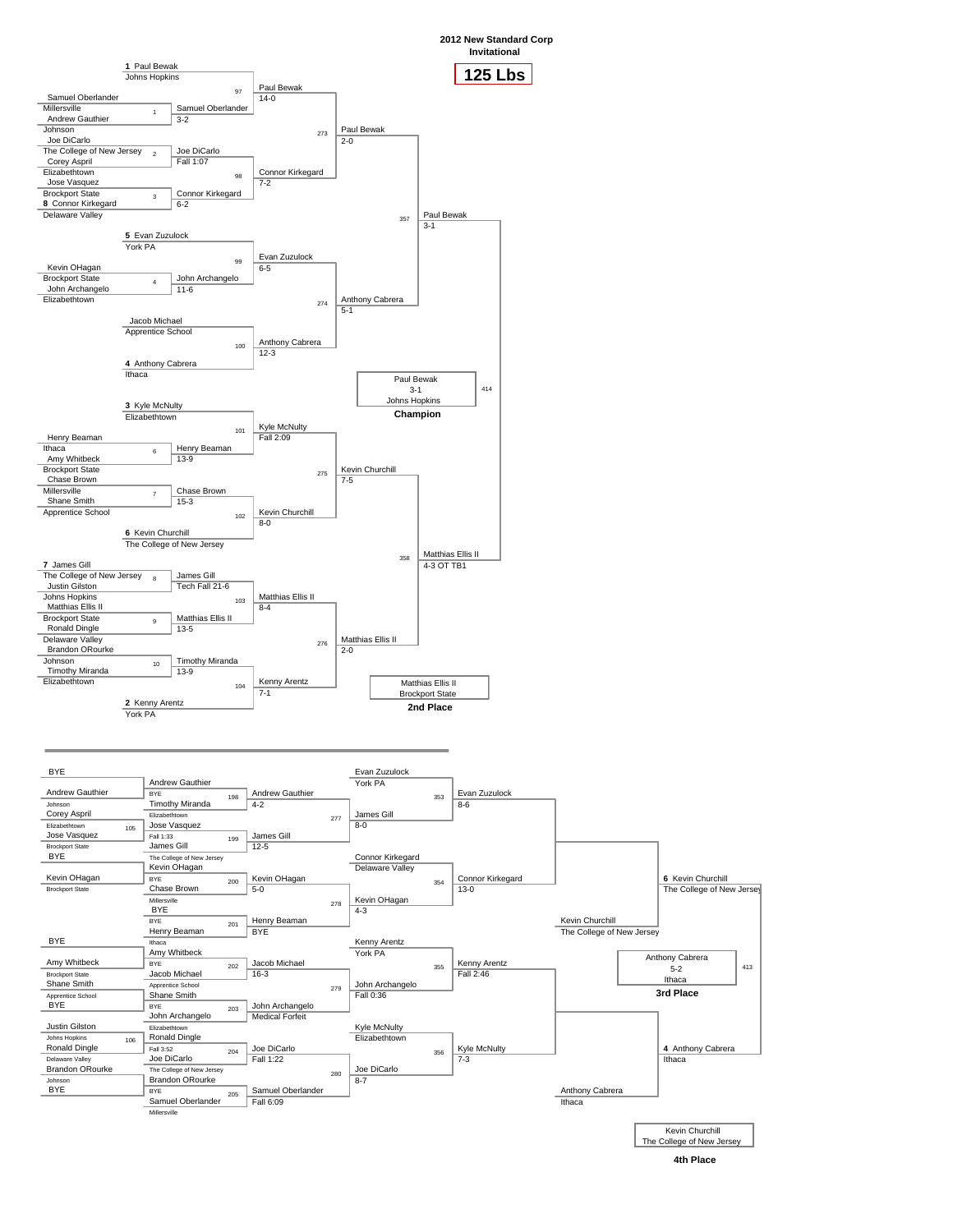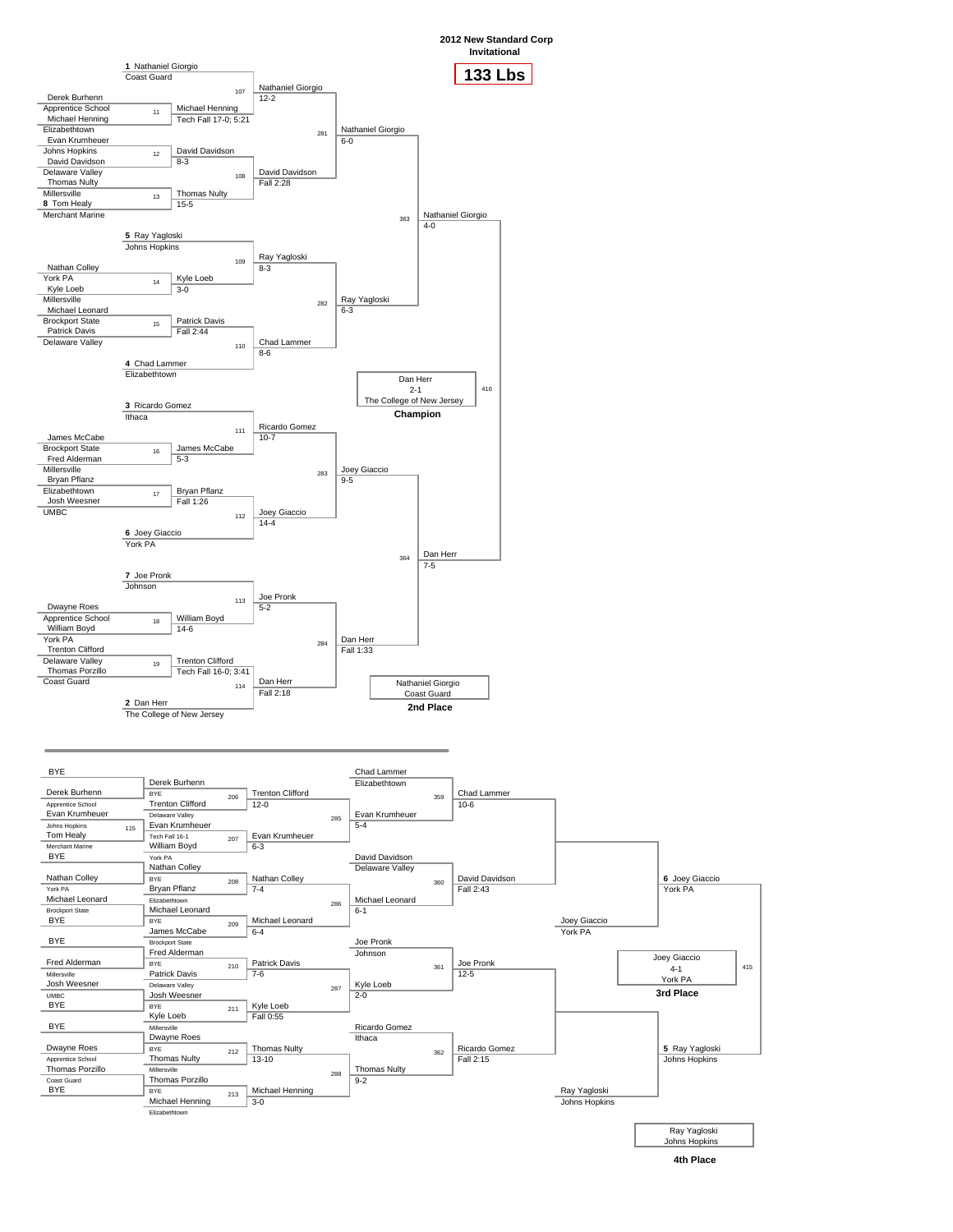

**2012 New Standard Corp**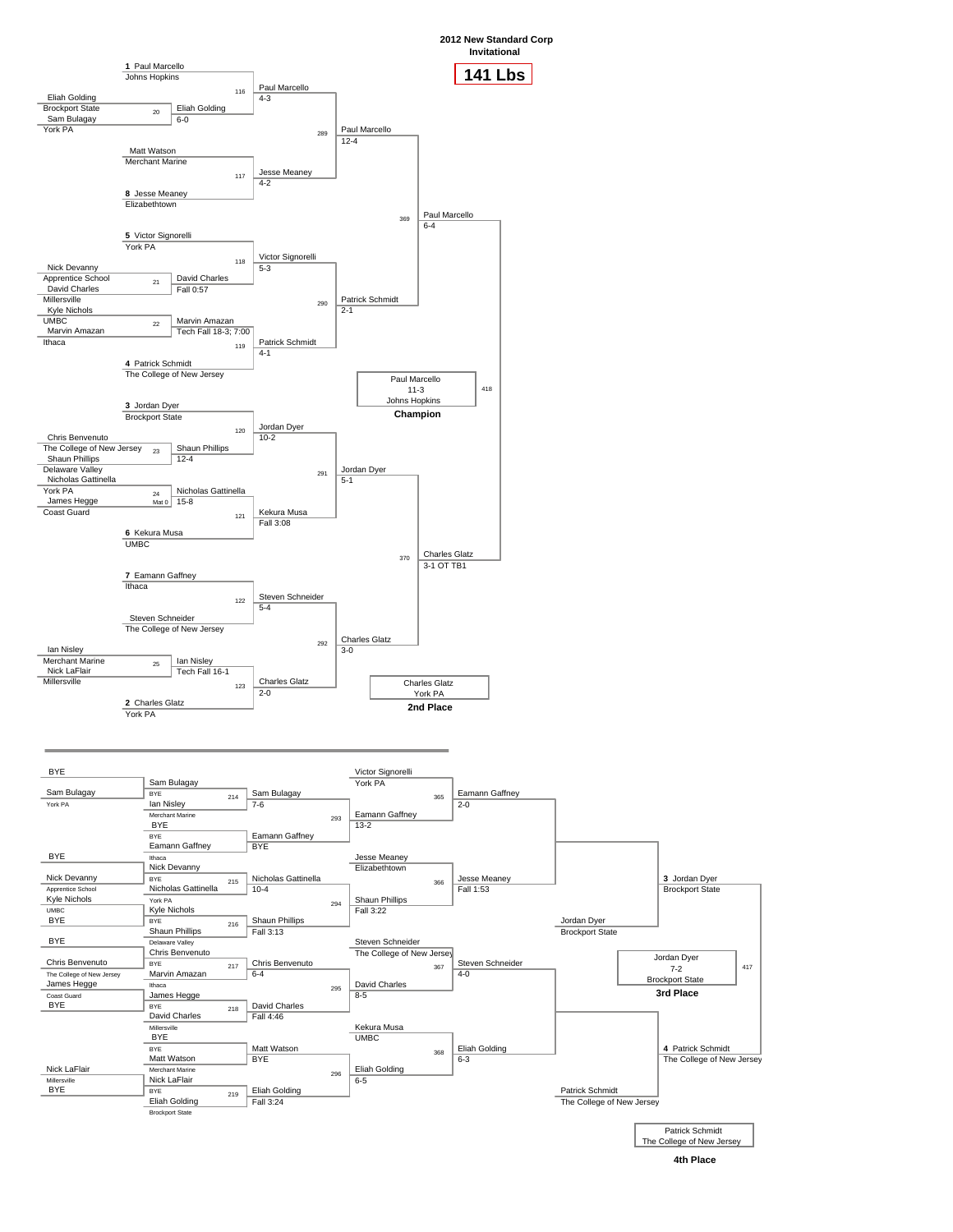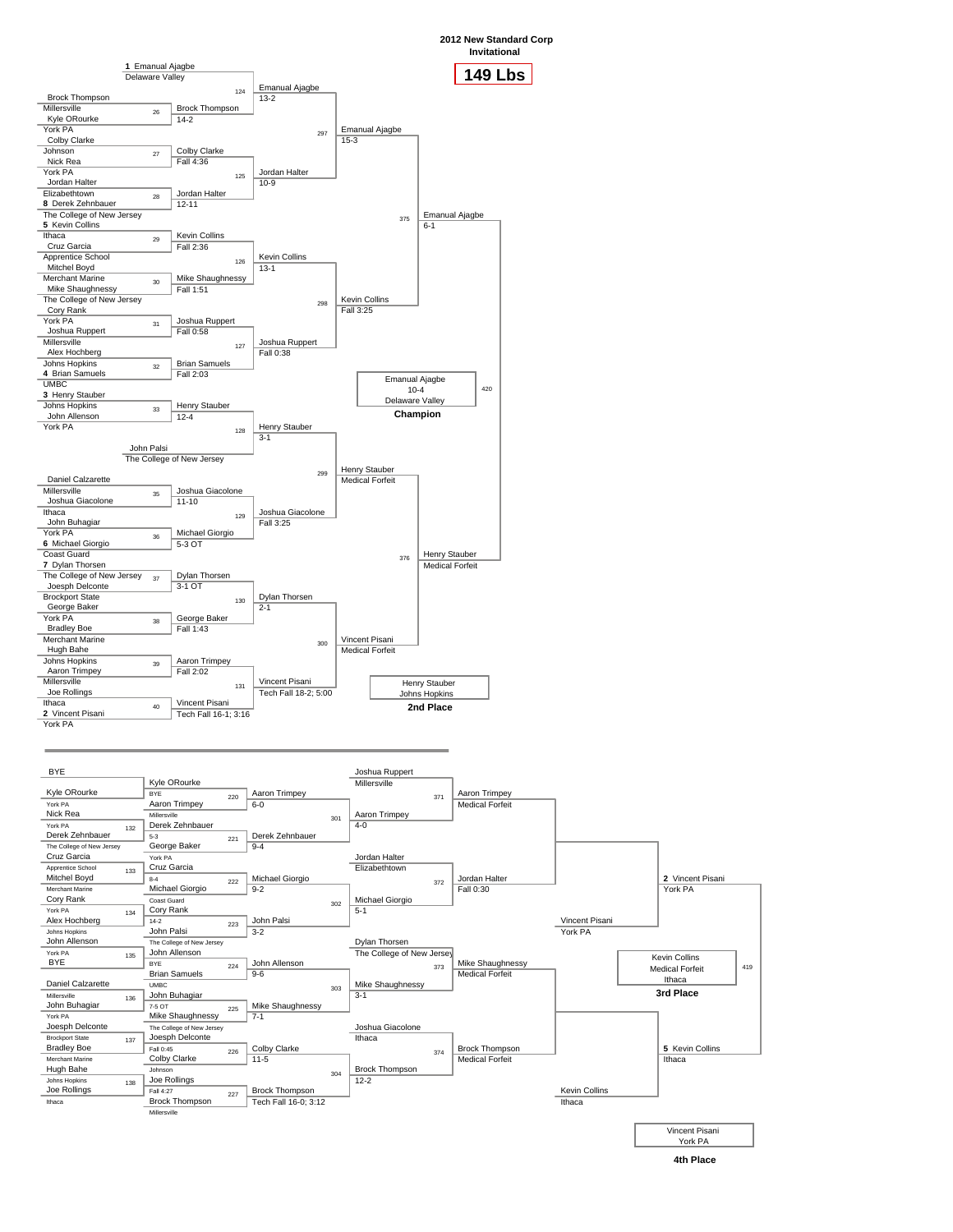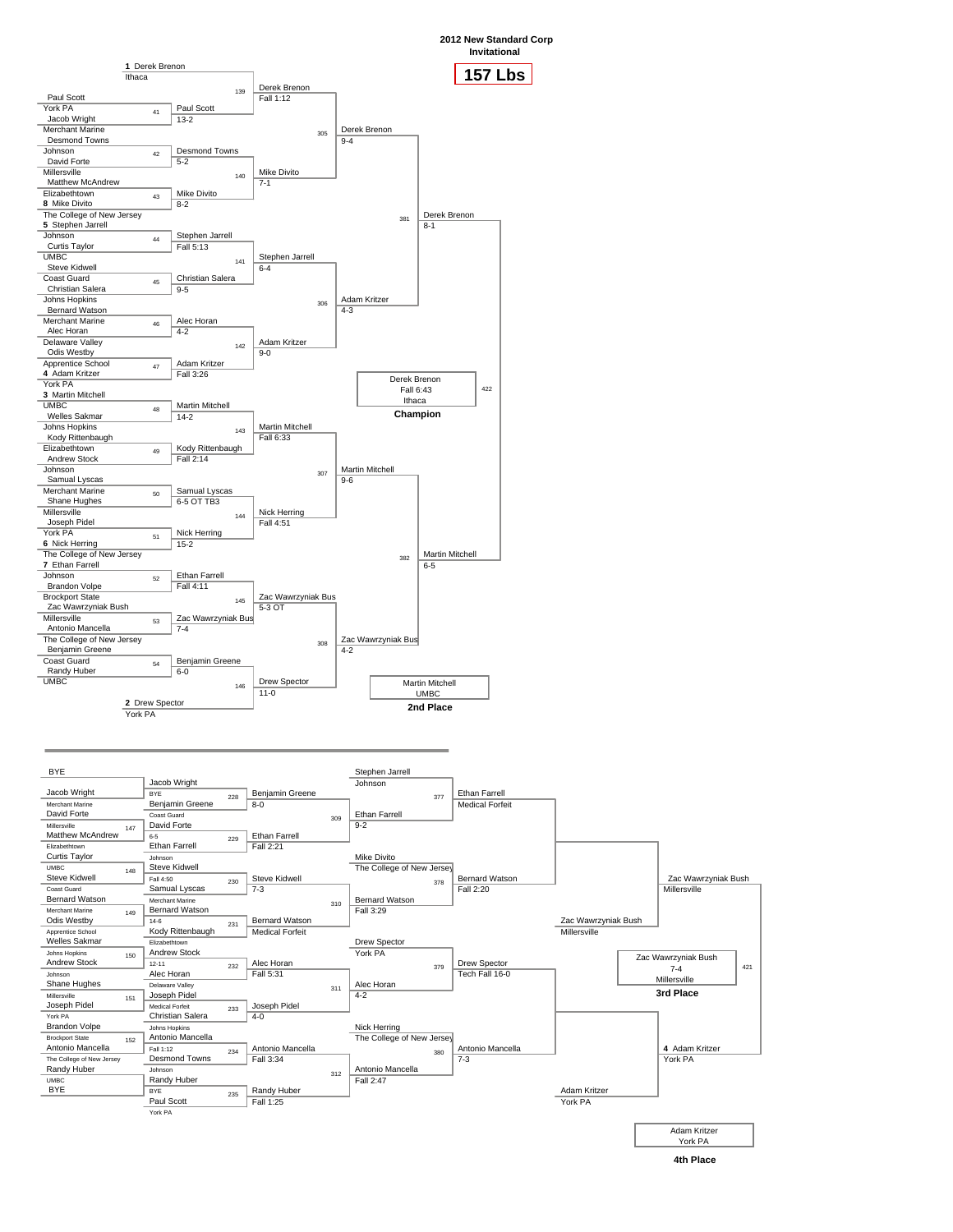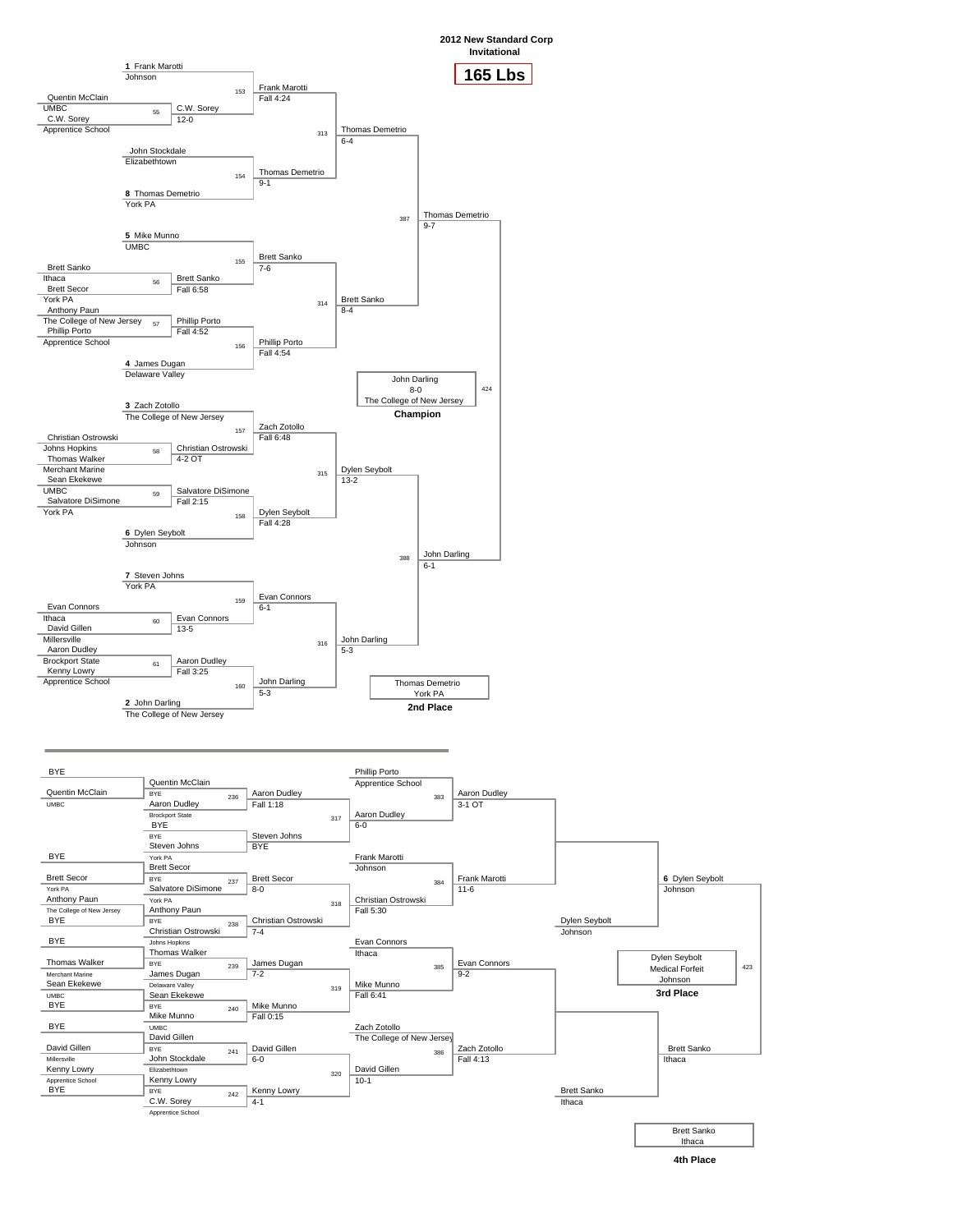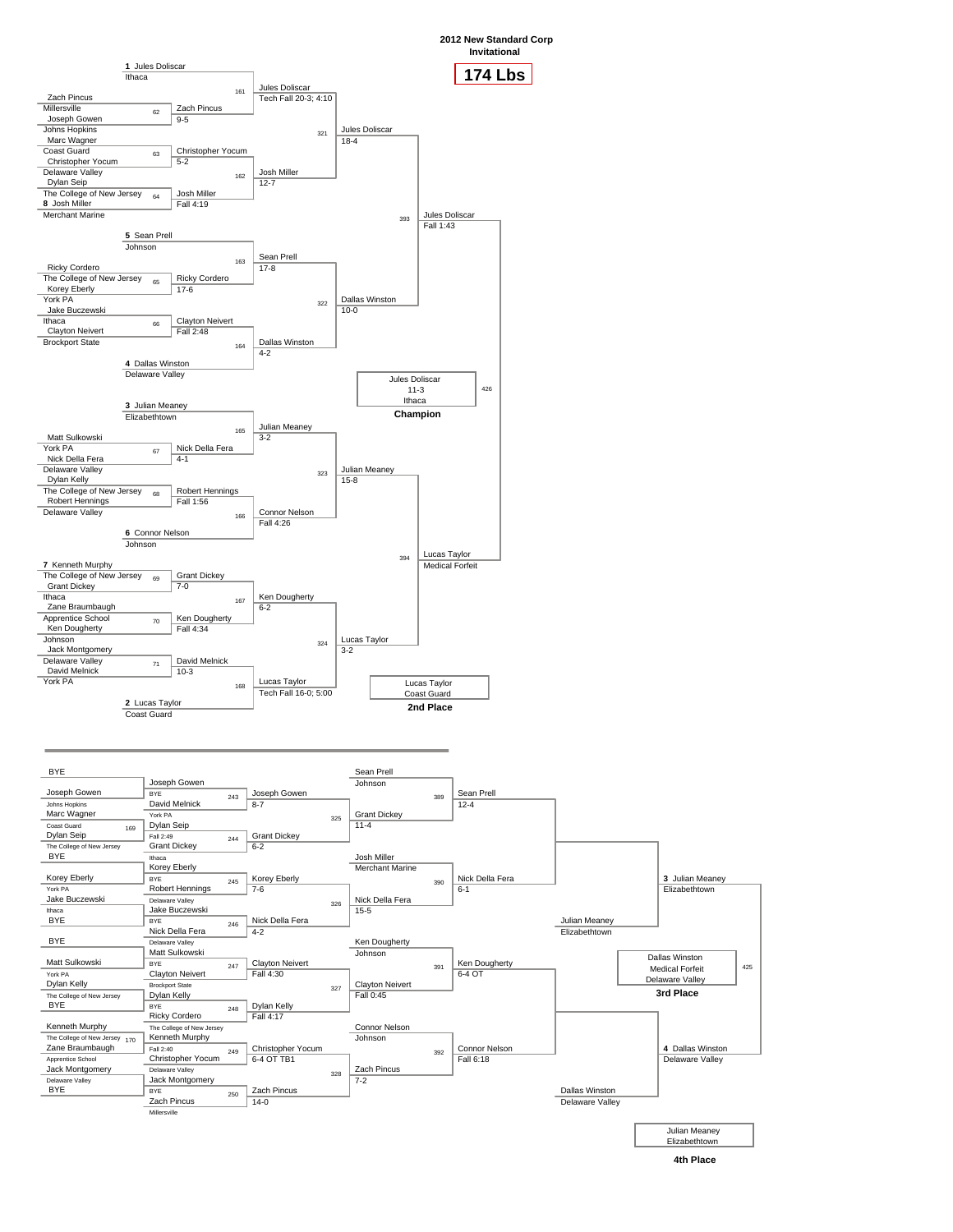

**2012 New Standard Corp**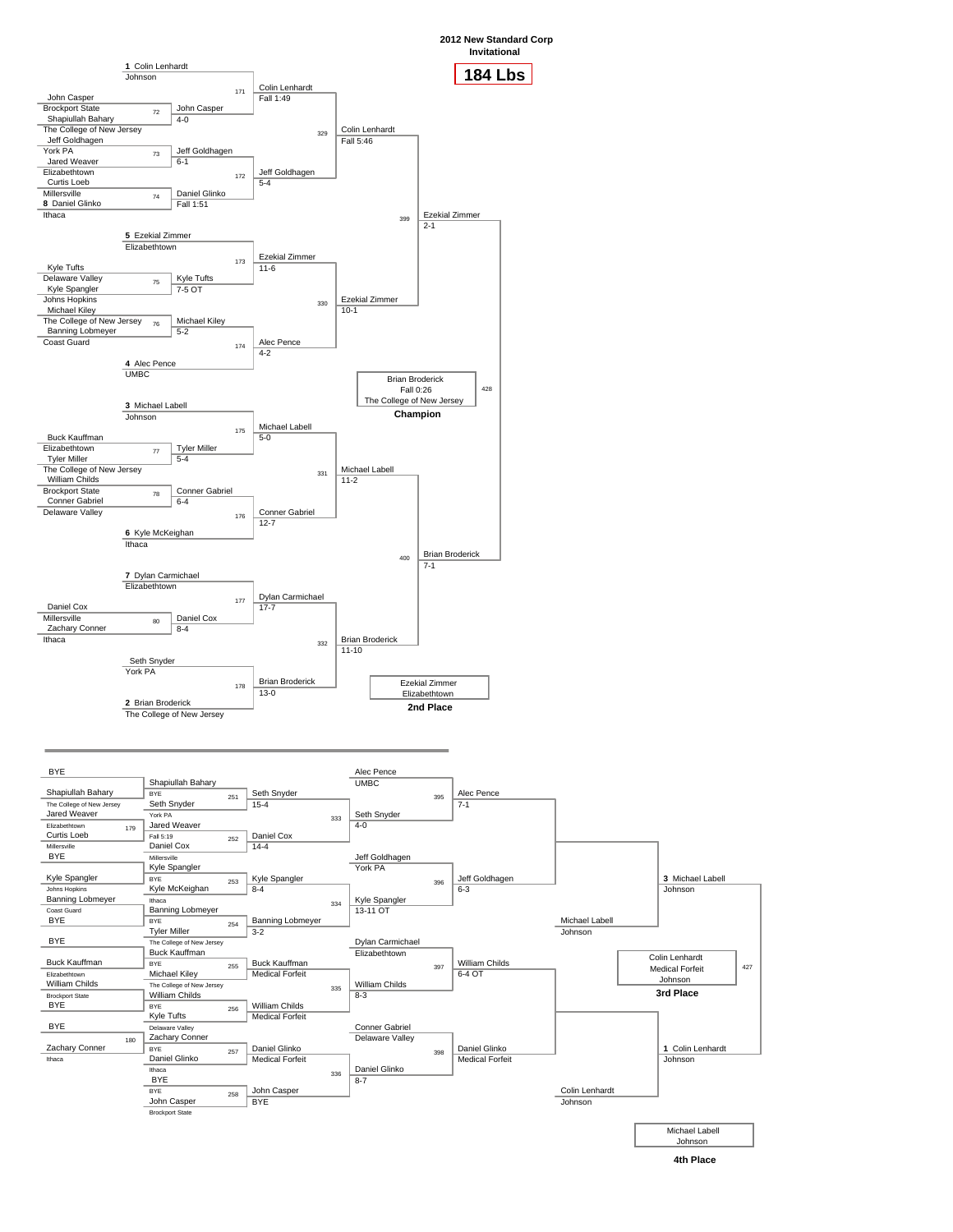